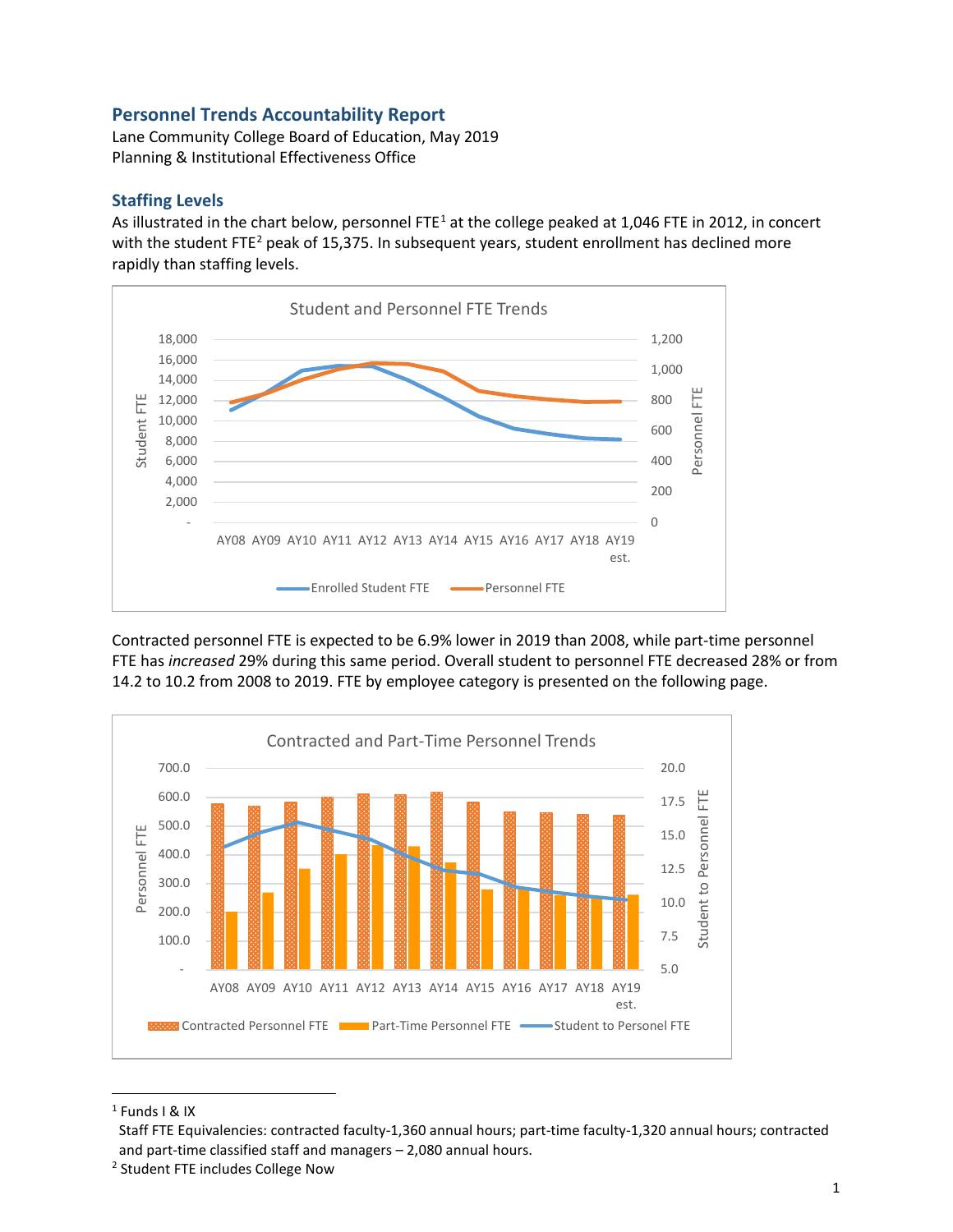The college has offered early separation incentives<sup>[3](#page-1-0)</sup> over the past five years as one strategy to balance budget deficits without involuntary layoffs. Savings are realized by holding positions open, staggered hiring, and new employee placement. As shown below, this program is yielding lower savings in recent years.

|                         | AY15    | AY16      | AY17    | AY18    | AY19    |
|-------------------------|---------|-----------|---------|---------|---------|
| Participants            | 34      | 40        |         |         |         |
| <b>Positions Filled</b> |         |           |         |         |         |
| <b>Net Savings</b>      | 909,000 | 1,006,800 | 643.800 | 642.200 | 383,000 |

As shown in the table below, contracted faculty, part-time faculty, and part-time classified FTE levels have increased in 2019 over the prior year to support the college's enrollment growth strategies.

|                             | <b>AY08</b> | AY09  | AY10  | AY11  | AY12  | AY13  | AY14  | <b>AY15</b> | AY16  | <b>AY17</b> | <b>AY18</b> | AY19<br>est. |
|-----------------------------|-------------|-------|-------|-------|-------|-------|-------|-------------|-------|-------------|-------------|--------------|
| <b>Faculty FTE</b>          | 403.7       | 455.8 | 528.5 | 557.4 | 575.6 | 562.9 | 521.3 | 435.0       | 401.7 | 395.2       | 376.3       | 393.4        |
| Contracted                  | 235.2       | 231.3 | 245.0 | 251.3 | 246.7 | 244.9 | 250.9 | 236.9       | 212.3 | 214.6       | 201.5       | 211.6        |
| Part-Time                   | 168.5       | 224.5 | 283.5 | 306.1 | 328.9 | 318.0 | 270.7 | 198.1       | 189.4 | 180.6       | 174.8       | 181.8        |
| <b>Classified Staff FTE</b> | 320.5       | 331.1 | 351.2 | 388.2 | 406.3 | 413.4 | 407.6 | 366.0       | 364.0 | 350.9       | 353.0       | 345.7        |
| Contracted                  | 285.8       | 287.2 | 283.6 | 293.3 | 303.0 | 302.8 | 306.2 | 285.4       | 278.0 | 271.6       | 276.8       | 265.7        |
| Part-Time                   | 34.8        | 43.9  | 67.5  | 94.9  | 103.3 | 110.6 | 101.4 | 80.6        | 86.1  | 79.3        | 76.2        | 80.0         |
| <b>Management FTE</b>       | 55.7        | 53.0  | 55.2  | 58.4  | 63.2  | 63.2  | 62.0  | 61.6        | 63.2  | 61.0        | 61.7        | 59.2         |
| Contracted                  | 55.1        | 51.7  | 53.3  | 56.9  | 61.6  | 61.9  | 60.6  | 60.4        | 59.5  | 60.5        | 60.9        | 59.1         |
| Part-Time                   | 0.6         | 1.3   | 1.9   | 1.5   | 1.6   | 1.3   | 1.4   | 1.2         | 3.7   | 0.6         | 0.8         | 0.2          |

Personnel FTE by Employee Category

Cabinet has approved funding for 13 faculty positions, 20 classified positions, and 11 management positions in the coming 2020 academic year, with de minimus net change to overall contracted FTE in funds I & IX. These positions are included in the proposed budget and represent a combination of recent vacancies (including early separations and retirements) and new positions to support program and enrollment growth and college priorities.

The 2020 proposed budget also includes ambitious reduction goals for part-time faculty (10.4%) and classified staff (9.5%). Deans and directors are asked to achieve this savings through a combination of strategies to include reducing elective sections; assigning full time faculty to core curricula as possible and appropriate; reducing overload, overtime and reassignment; reviewing and maximizing scheduling and workload; and optimizing cross-department staffing.

<span id="page-1-0"></span><sup>&</sup>lt;sup>3</sup> Additional detail about early separation incentive program participation and results is available *online*.